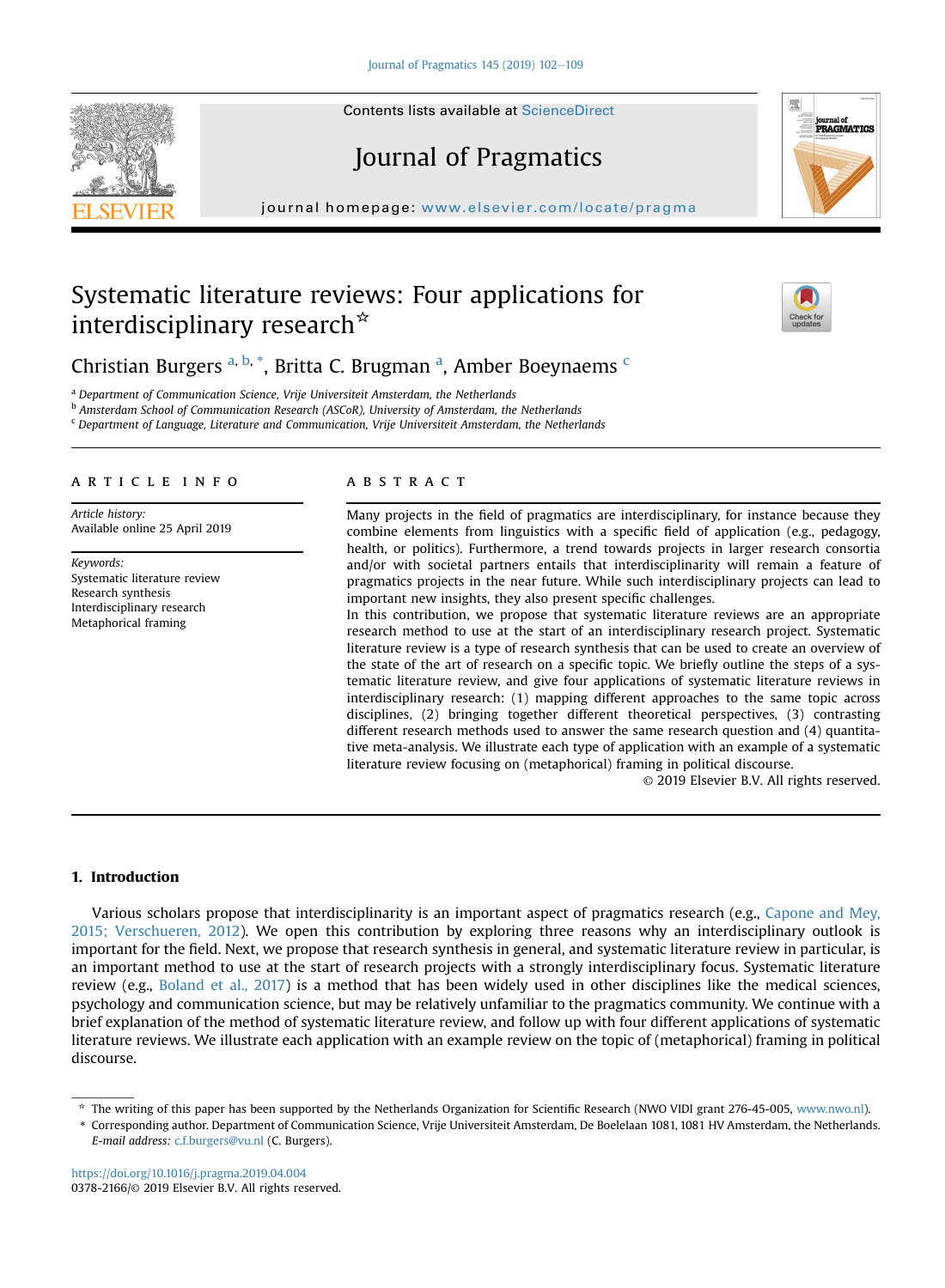#### 2. Interdisciplinary research on language and communication

Interdisciplinary research "analyzes, synthesizes and harmonizes links between disciplines into a coordinated and coherent whole" [\(Choi and Pak, 2006,](#page-6-0) p. 359).<sup>1</sup> In many ways, advancing interdisciplinary research is getting more important across research disciplines, and the boundaries between academic disciplines are becoming less fixed. The importance of interdisciplinarity is also reflected in research on pragmatics (see [Capone and Mey, 2015; Verschueren, 2012\)](#page-6-0).

Pragmatics research touches upon interdisciplinarity in at least three distinct ways. First, many papers combine theories and constructs from linguistics with applications to communicative situations relevant to other fields of application, ranging from pedagogy (e.g., [Cirillo, 2019\)](#page-6-0) to health (e.g., [Nielsen, 2019\)](#page-7-0), politics (e.g., [Musolff, 2017\)](#page-7-0), and commercial advertising (e.g., [P](#page-7-0)é[rez-Sobrino et al., in press](#page-7-0)). In such projects, scholars engage in interdisciplinary research that requires a careful consideration of the linguistics literature, general literature on communication and the specialized literature from the field of application.

Second, important topics for pragmatics are relevant to and studied in other disciplines as well. For instance, a variety of studies in pragmatics focuses on the linguistic construction of social stereotypes (e.g., [Croom, 2015; Sierra, in press](#page-6-0)). At the same time, the question how language contributes to stereotype formation, sharing and maintenance has been studied in other disciplines, such as communication science and (social) psychology (e.g., [Beukeboom and Burgers, 2019](#page-6-0)). Unfortunately, most empirical literature in these fields only shows limited overlap and interaction. Connecting literature on a topic that is studied from multiple disciplines (including pragmatics) is thus an important additional challenge for our field. In that way, our community can start a dialogue with these other disciplines, foster mutual knowledge exchange and interaction, and push forward both our field and the other discipline(s) involved.

Third, a growing societal trend in various countries is stimulating academic research into the challenges facing society today, through larger, multidisciplinary research consortia. A recent initiative in this respect is the Dutch National Research Agenda [\(https://wetenschapsagenda.nl/?lang](https://wetenschapsagenda.nl/?lang=en)=[en\)](https://wetenschapsagenda.nl/?lang=en), which was initiated by a variety of organizations involved with Dutch higher education, such as the Royal Netherlands Academy of Arts and Sciences (KNAW), the Association of Universities in the Netherlands (VSNU) and the Netherlands Organization for Scientific Research (NWO). The Research Agenda was driven by a bottom-up call in which Dutch citizens and organizations were asked to indicate the pressing societal issues on which university research should focus. A total of 140 core questions organized into twenty-five topical 'routes' were distilled from the submitted answers. As a next step, Dutch funding organizations like NWO have set up calls for research into these routes, often explicitly asking for multidisciplinary cooperation between scholars from different disciplines and for explicitly involving societal stakeholders in these projects. Beyond the Netherlands, various national and transnational organizations (such as the European Union's Horizon 2020 initiative) are setting up similar initiatives calling for collaboration across academic disciplines and/or with societal stakeholders.

Research collaborations in larger consortia and/or with societal stakeholders also offer opportunities for pragmatics researchers. After all, various calls relate to societal topics that have been studied from a pragmatics perspective. For instance, routes of the Dutch National Research Agenda focus on topics like 'resilient societies', 'conflict and cooperation' and 'sustainable development'. The topic of resilient societies has, among others, been studied from the perspective of metaphor, by focusing on situations in which metaphors can empower or disempower language users (e.g., [Reuchamps et al., 2018; Semino](#page-7-0) [et al., 2017](#page-7-0)). Various pragmatics studies have also focused on the ways in which language contributes to fostering cooperation and conflict (e.g., [Norrick and Spitz, 2008; Prior, in press](#page-7-0)). Furthermore, various studies have focused on how language constructs and reflects sustainability issues (e.g., [Jaspaert et al., 2011; Nerlich and Kotyeko, 2010](#page-6-0)). Given the important insights into the role of language and communication in these societal challenges, it is highly desirable that the knowledge and expertise of pragmatics researchers be included in interdisciplinary projects dealing with such societal challenges.

In sum, interdisciplinarity is important for pragmatics in a variety of ways. In some research projects, two or more of the issues discussed above may be connected. For instance, linguistic stereotyping is both a topic that is studied from a variety of disciplines, and a topic that has high relevance for societal challenges related to diversity and equality. However, interdisciplinary research also presents specific challenges. After all, different disciplines may use different methods and approaches for the same topic. Furthermore, it may be difficult to determine the state of the art of research on a particular topic in a discipline different from one's own. One of the ways in which researchers can deal with these issues is by starting their project with a research synthesis, taking into account the literature from all disciplines relevant to the issue at hand (both taken from the pragmatics literature and from other fields). We propose that a systematic literature review may be a particularly appropriate method in these cases.

#### 3. Systematic literature reviews

As of early 2019, one of the options that can be formally selected when submitting an article to Journal of Pragmatics is "Invited Review Article". At the time of the writing of this article in Spring 2019, this is thus a relatively new option, indicating

 $1$  Interdisciplinary research can be distinguished from other approaches to multiple-disciplinary research such as multidisciplinary research. Multidisciplinarity "draws on knowledge from different disciplines but stays within the boundaries of those fields" ([Choi and Pak, 2006](#page-6-0), p. 359). By contrast, interdisciplinarity moves beyond the boundaries of different fields, and towards integration.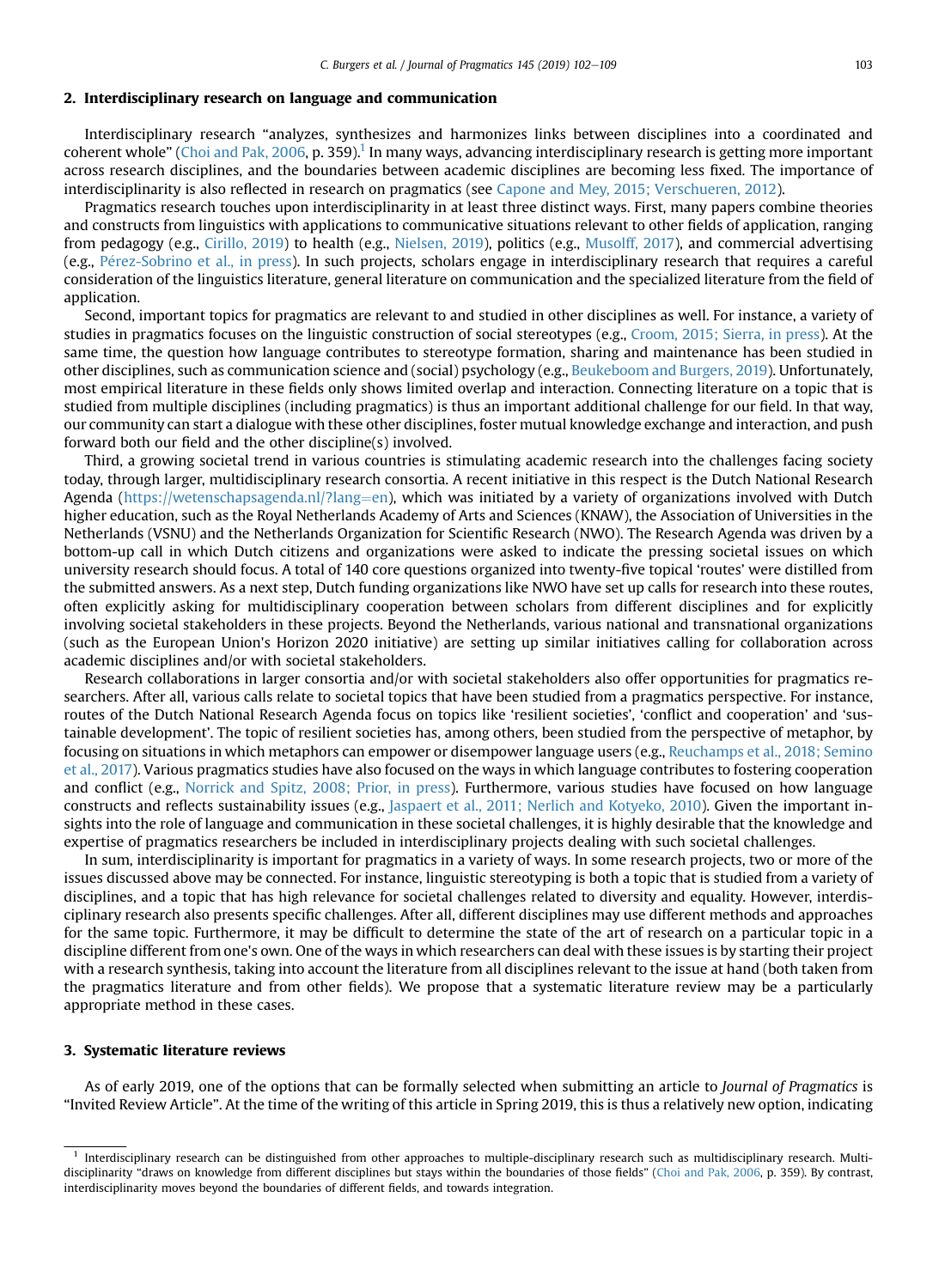that research syntheses are still relatively rare in our field. For instance, we could find one recent paper in Journal of Pragmatics published prior to 2019 that explicitly uses the method of systematic literature review ([Berger et al., 2016\)](#page-6-0). We thus start this section with a brief explanation of the method and steps of systematic literature reviews.

A systematic literature review seeks to evaluate the state of the literature on a specific topic or research question (RQ). It is a structured approach to research synthesis, following a number of pre-determined steps (e.g., [Boland et al., 2017; Gough](#page-6-0) [et al., 2017; Higgins and Green, 2008](#page-6-0)). As we will see, a systematic literature review can be a research study in its own right (see sections [3.1-3.3](#page-0-0)) or serve as the first step for a quantitative meta-analysis (section [3.4](#page-5-0)).

A first step of a systematic literature review is determining a specific and clearly delineated RQ to be answered. It is important that this RQ is posed in the form of a question or hypothesis that can be answered through a comparison of relevant studies. Thus, starting a systematic literature review with a general topic description (e.g., 'metaphor and political discourse') is not recommended. In such cases, the search may yield different types of studies that are difficult to compare. Systematic literature reviews yield more relevant insights when starting from a question that narrows down the topic of interest. For instance, [Boeynaems et al. \(2017\)](#page-6-0) were interested in the persuasive effects of metaphorical framing in political communication. This particular RQ explicitly focuses on metaphorical framing, thus excluding other types of framing a priori.

When a systematic literature review's RQ has been determined, scholars have to establish inclusion criteria, specifying which kinds of studies will be used to answer that question [\(Boland et al., 2017](#page-6-0)). These inclusion criteria thus make more explicit which (types of) studies should be included. In the case of the systematic literature review by [Boeynaems et al. \(2017\)](#page-6-0) on persuasive effects of metaphorical frames in political communication, the researchers thus had to make a number of inclusion decisions such as (a) what constituted a metaphorical frame, (b) what constituted a test of persuasion, (c) what counted as political communication, and (d) whether the systematic literature review would entail primary studies only, or both studies reporting on primary and secondary data.

We would like to note that the development of these inclusion criteria is a crucial, yet difficult aspect of any systematic literature review. Particularly for interdisciplinary topics, studies may be conducted from different research paradigms and start from different definitions and conceptualizations of core concepts. The review by [Boeynaems et al. \(2017\)](#page-6-0) had to define concepts like 'metaphor' and 'persuasion', which have been defined in different ways by different scholars. For instance, some scholars argue that "dead metaphors" should no longer be counted as metaphors, because recipients do not need to consider the source domain in order to understand them (e.g., [Alm-Arvius, 2006\)](#page-6-0). By contrast, other scholars disagree and propose that "dead metaphors" [\(Lakoff, 1987\)](#page-6-0) and primary metaphors [\(Grady, 2005](#page-6-0)) should be seen as important metaphor types, even though they are highly conventional. Similarly, for persuasion, some scholars propose that effects on behavior are most important (e.g., [Kok et al., 2018](#page-6-0)), while others argue that persuasion effects can be found on a variety of variables, such as beliefs, attitudes, intentions and behaviors (e.g., [Ajzen, 1991](#page-6-0)). Scholars conducting a systematic literature review should be aware of such potential differences in conceptualization of key constructs and explicitly choose their own conceptualization through their inclusion criteria. We recommend that, whenever possible, scholars choose operationalizations that do justice to the widest variety of potentially relevant approaches and research traditions related to the topic of interest.

After inclusion criteria have been developed, scholars determine a search string with Boolean operators for the retrieval of potentially relevant publications (e.g., [Higgins and Green, 2008\)](#page-6-0). This search string includes the key terms that are used to search specific journals or research databases (e.g., Web of Science, PsychArticles) relevant to the RQ at hand. In the case of [Boeynaems et al. \(2017\)](#page-6-0), these disciplines included linguistics, communication science, social psychology and political science. Scholars also need to determine whether they include backward reference searching (i.e., reviewing the bibliography of relevant publications for other potentially relevant publications) and/or forward reference searching (i.e., searching for more recent publications that cite relevant publications) in their search protocol. In addition, in the search protocol, scholars can include backward or forward author searching, i.e., searching for older (backward search) or more recent (forward search) relevant publications written by authors of relevant publications.

This type of search strategy implies that systematic literature reviews take a bottom-up approach. That is, the literature to be synthesized is extracted in a systematic search of relevant journals or research databases. This particular step sets systematic literature reviews apart from narrative reviews. Narrative reviews aim to "tell a story" ([Ellis, 2015](#page-6-0)) by discussing the literature about a specific topic that their authors find most relevant. Many narrative reviews start from a top-down approach, $^2$  which means that their authors pre-select which theories and/or empirical studies are the starting point for a review on a particular topic. While both types of research syntheses are very valuable and can yield many important insights, we propose that systematic literature reviews may be more appropriate for reviews of interdisciplinary topics. The bottom-up extraction approach allows researchers the possibility of identifying as wide a range as possible of potentially relevant publications from their own discipline and from other disciplines.<sup>3</sup>

The next step of a systematic literature review entails determining which of the retrieved, potentially relevant publications are actually relevant and should be included in the systematic literature review, by assessing each publication against the inclusion criteria ([Boland et al., 2017; Higgins and Green, 2008](#page-6-0)). After determining which publications will be included,

 $^2$  Following [Ellis \(2015\)](#page-6-0), we use the term 'narrative review' as an umbrella term for different types of research syntheses such as state-of-the-art review or critical review. While such types of research syntheses can differ in certain aspects, most start from this top-down approach.

<sup>&</sup>lt;sup>3</sup> In every interdisciplinary systematic literature review we conducted, we identified a number of highly relevant publications we did not yet know beforehand, most often coming from disciplines different from our own.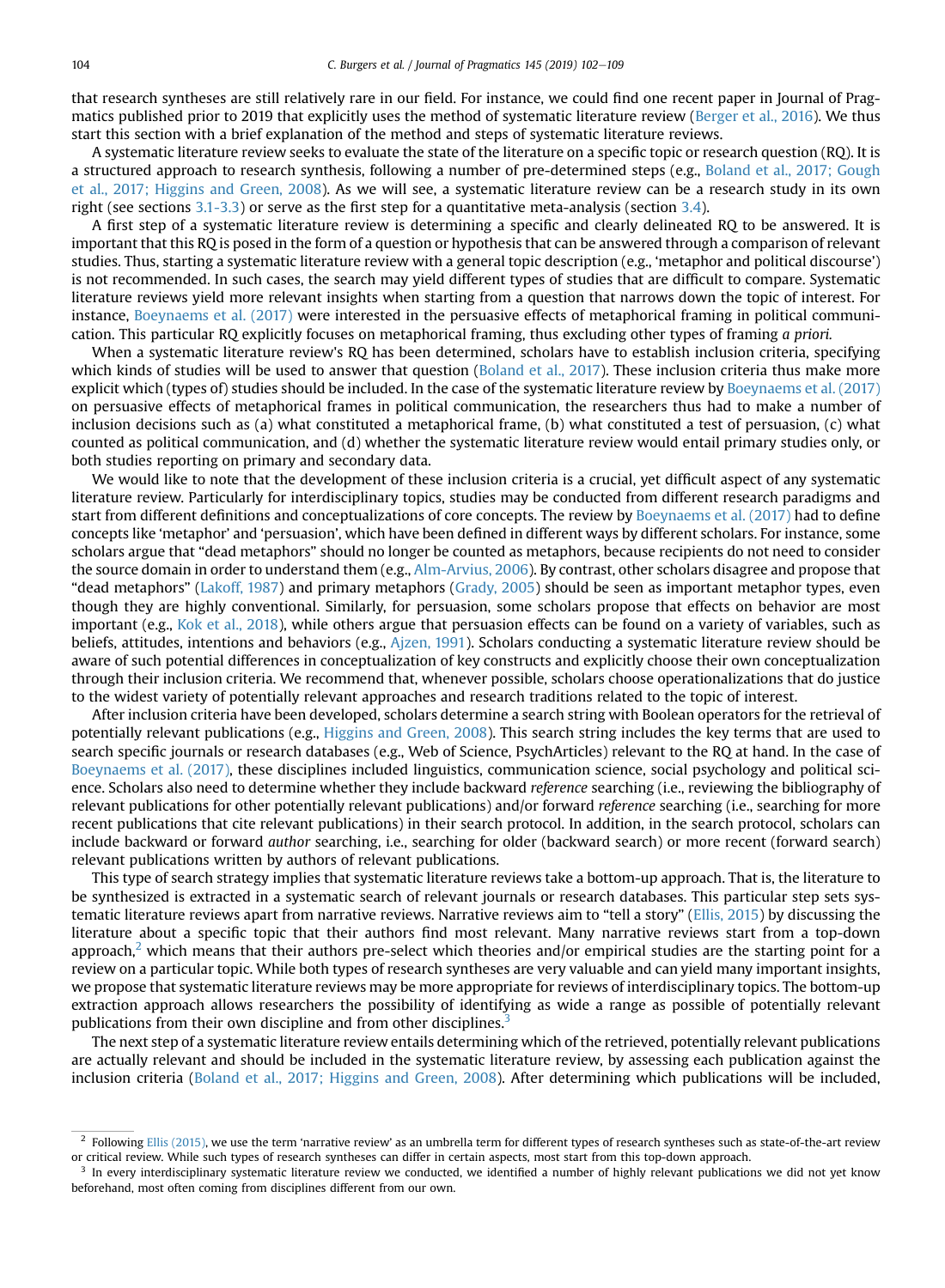scholars continue with a content analysis of these publications. In order to do so in a systematic way, scholars are advised to use a pre-determined and standardized codebook. [Boeynaems et al. \(2017\)](#page-6-0) for instance coded for the different types of metaphors used (e.g., war metaphors, anthropomorphic metaphors) and distinguished different types of persuasive effects. Ideally, studies are coded by more than one coder to determine intercoder reliability.<sup>4</sup> After coding has been completed, patterns are identified across the included studies to answer the systematic literature review's RQ.<sup>5</sup>

Systematic literature reviews have been a popular method to synthesize literature in disciplines like the medical sciences, communication science and psychology. In the medical sciences, systematic literature reviews are indexed in specific databases like the Cochrane Library [\(https://www.cochranelibrary.com/cdsr/reviews/topics\)](https://www.cochranelibrary.com/cdsr/reviews/topics), enabling interested researchers to easily find them. In other fields, they are often published in specialized journals such as Review of Communication Research (communication science) or Psychological Review (psychology). In this contribution, we propose that systematic literature reviews are also suitable for disciplines like pragmatics, which include many interdisciplinary projects. Starting such interdisciplinary projects with a systematic literature review is particularly useful to map the state of the art on the topic of interest in the disciplines involved.

Next, we present four different applications of systematic literature reviews from earlier studies that may be relevant to apply to pragmatics issues and questions. In each application, we refer to an example systematic literature review on (metaphorical) framing in political discourse.

#### 3.1. Application 1: mapping different approaches to the same topic across disciplines

A first goal of a systematic literature review entails showing how a specific theoretical construct has been defined and operationalized differently across research disciplines. In such cases, it may be possible that scholars from each field theorize about and operationalize the topic in different ways (see also [Berger et al., 2016\)](#page-6-0). A systematic literature review can take a multidisciplinary approach and help to categorize these different approaches in the research fields involved.

Framing is one such topic that has been widely studied across disciplines, including linguistics (e.g., [Semino et al., 2018](#page-7-0)), communication science (e.g., [Entman, 1993](#page-6-0)), psychology (e.g., [Tversky and Kahneman, 1981\)](#page-7-0) and political science (e.g., [Bougher, 2012\)](#page-6-0). Framing deals with the way in which specific aspects of a topic are presented and/or foregrounded in a communicative situation (e.g., [Entman, 1993; Semino et al., 2018\)](#page-6-0). For instance, in the Dutch Provincial Elections of March 2019, conservative liberal party VVD launched an election campaign modeled on the frame of the Netherlands as a fragile and precious Delftware vase. One VVD campaign ad even featured a parody of the Dutch version of the TV program Antiques Roadshow, in which Prime Minister Mark Rutte brought the '21<sup>st</sup>-century Dutch vase' for appraisal [\(VVD, 2019](#page-7-0)). In this way, the VVD party used this specific 'Dutch vase' frame with the aim of communicating an image of the VVD as a responsible custodian of Dutch culture and society.

Many studies have focused on framing, but have used different definitions and operationalizations of this concept. In a systematic literature review of experimental research into political framing ([Brugman and Burgers, 2018\)](#page-6-0), we focused on the question of how scholars from different disciplines prefer specific approaches to framing over others. Results showed that, across disciplinary backgrounds, scholars have a different preference for approaches to framing, and that these differences between disciplines have remained constant over time. Specifically, our systematic literature review focused on two distinctions between frames.

The first is the difference between equivalence and emphasis frames, which has been widely debated in the framing literature ([Cacciatore et al., 2016\)](#page-6-0). Equivalence frames present the same information in different ways. For instance, when discussing government policies related to the labor market, politicians can frame employment figures from a perspective emphasizing employment (e.g., 90% employment) or from a perspective emphasizing unemployment (e.g., 10% unemployment; [Druckman, 2001\)](#page-6-0).

Emphasis frames, by contrast, focus on different elements of a political issue ([Brugman and Burgers, 2018](#page-6-0)). After all, most policy issues are very complex and can be approached from a variety of angles. For instance, politicians discussing a complex political issue like Brexit can focus on economic, social and/or cultural consequences, to name but a few options. In these frames, speakers thus emphasize different aspects of a topic and can also (partly) focus on different information within the same broader topic. We found that, across disciplines (e.g., linguistics, communication science, political science) emphasis frames were used more often than equivalence frames, but also that equivalence frames were used more often in psychology compared to other disciplines.

The second distinction was between generic and issue-specific frames [\(Brugman and Burgers, 2018](#page-6-0)). A generic frame can be applied to a wide variety of political issues. Examples include gain frames and economic-consequences frames. By contrast, issue-specific frames are relevant to one issue only, such as horserace frames which apply to political elections. We found that, across disciplines, generic and issue-specific frames were used in equal measure, but, overall, generic frames were used less often in communication science than in other disciplines.

<sup>4</sup> For a discussion of reliability in coding data, see [Bolognesi et al. \(2017\)](#page-6-0).

<sup>&</sup>lt;sup>5</sup> This description of the method of systematic literature review is necessarily short. Readers interested in conducting a systematic literature review themselves are advised to consult a handbook specifying these steps in more detail (e.g., [Boland et al., 2017; Gough et al., 2017; Higgins and Green, 2008](#page-6-0)).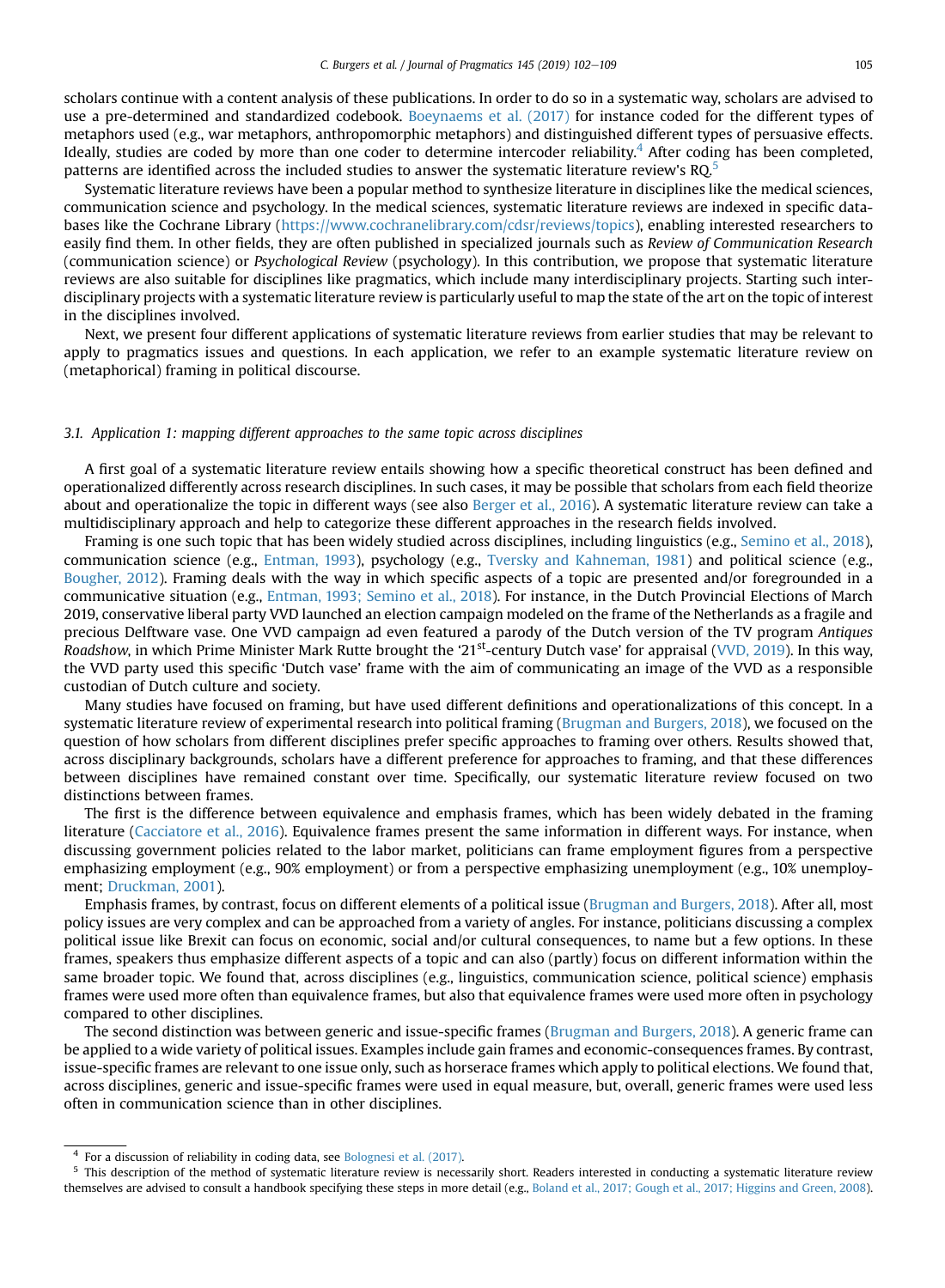<span id="page-4-0"></span>Such an overview of disciplinary differences of the same theoretical construct can make us aware that, even though it may seem that scholars from different disciplines study the same construct, their operationalization of that construct may differ in important respects. The approach of systematic literature reviews can thus be a fruitful start for researchers who want to map how different disciplines conceptualize and/or operationalize the same construct.

#### 3.2. Application 2: bringing together different theoretical perspectives

A second goal of a systematic literature review can be to actively bring together different theoretical perspectives and traditions. For instance, linguistic research on framing often focuses on the question of how metaphors can construct frames (e.g., [Lakoff and Johnson, 1980/2003\)](#page-6-0), as in the case of the metaphorical frame portraying the Netherlands as a vase ([VVD,](#page-7-0) [2019](#page-7-0)). However, in other disciplines dealing with framing such as communication science or political science, metaphor is not necessarily a key concept. For instance, [Aalberg et al. \(2012\)](#page-6-0) provide an overview of communication-scientific studies that have framed politics as either a strategy or a game. While both the strategy and game frames reflect well-known conceptual metaphors to discuss politics (see [Lakoff and Johnson, 1980/2003\)](#page-6-0), the metaphor angle is not explicitly explored in this particular literature.

In some of these cases, studies focus on frames that are metaphorical at a conceptual level only (metaphorical-concept frames; [Renardel de Lavalette et al., in press\)](#page-7-0). Studies focusing on metaphorical-concept frames classify frames based on whether specific policies reflect the general idea or concept underlying a metaphorical concept. For instance, [Lakoff's \(1996/](#page-6-0) [2003\)](#page-6-0) Theory of Moral Politics (TMR) proposes that the distinction between metaphorical frames of a political leader as either a strict father or nurturant parent is influential in explaining differences in political preference between conservatives and liberals. Metaphorical-concept studies testing these predictions (e.g., [Moses and Gonzales, 2015; Ohl et al., 2013](#page-7-0)) focus on whether the values typically associated with one of these leader figures are reflected in a specific statement or text. Thus, in case a statement emphasizes values typically associated with a strict-father leader (e.g., 'hard work', 'independence'), it is classified as belonging to a strict-father frame.

In another systematic literature review [\(Brugman et al., 2017\)](#page-6-0), we searched for experimental studies, published from 2000 onwards, that included political framing as an independent (predictor) variable. We then looked at each frame and coded whether it could be classified as a metaphorical-concept frame (e.g., strategy frame, horserace frame, game frame), or not (e.g., issue frame, positive frame). In total, we identified 870 frames in 319 studies. Our analysis showed that 27.9% of experimental studies included at least one metaphorical-concept frame and that 16.6% of frames were metaphorical-concept frames.

Such insights have important implications for the disciplines involved. For communication science, results demonstrated that metaphors may be more pervasive in and important for the framing literature than previously assumed (considering that more than one-fourth of all experimental studies on political framing included at least one metaphorical-concept frame). For linguistics, these findings open up new literature from the perspective of metaphors and framing that may have hitherto been unexplored. Bringing together this new literature with the established pragmatics literature could lead to new insights for the field. A systematic literature review is thus a good way to examine materials used across studies and bridge two related strands of literature that used to engage in relatively little interaction.

#### 3.3. Application 3: contrasting different methods used to answer the same RQ

Our first two applications of systematic literature reviews focused on synthesizing a particular topic across research fields, either by showing how different fields define and operationalize the same construct in different ways (application 1), or by showing how different theoretical approaches can be bridged (application 2). Nevertheless, the most common application of research-synthesis methods like systematic literature review focuses on empirical findings in a body of literature and on the relationship between specific variables across studies [\(Higgins and Green, 2008](#page-6-0), p. 6). In cases in which all relationships of interest are quantitatively measured in a relatively comparable research set-up, a meta-analysis (see section [3.4\)](#page-5-0) is a valuable method for synthesizing the literature [\(Norris and Ortega, 2007](#page-7-0)). However, many studies in pragmatics and in other disciplines measure relationships between variables in a large variety of ways and/or use different research set-ups that would be difficult to compare in a meta-analysis. In such cases, bringing together a body of literature with such a variety in methods and/or research set-ups in one analysis can be achieved through a systematic literature review.

An example of this third type is our systematic literature review [\(Boeynaems et al., 2017](#page-6-0)) contrasting studies on the effects of metaphorical frames on political persuasion from two perspectives: a critical-discourse approach (CDA) and a responseelicitation approach (REA). In this review, we focused on studies looking at the effects of verbal metaphors ('metaphoricalwords frames') in political discourse. CDA studies focus on the level of a specific discourse and are typically qualitative. In their analysis, CDA studies look at real-world changes as a result of the use of specific (metaphorical) language. These types of studies often involve case studies in which the impact of one or several metaphors is tracked through a discourse in a particular time frame. For instance, if scholars wanted to conduct a CDA study on the impact of the 'Dutch vase' frame, they would study whether and how other (Dutch) societal actors use this particular vase metaphor (or not), and under which circumstances societal actors would adapt or challenge the vase frame (as in [Verdonschot, 2018](#page-7-0)).

By contrast, REA studies measure how people respond after being exposed to (metaphorical) frames about an issue. This means that, in REA studies, human participants are the unit of analysis. REA studies can use both qualitative (e.g., semi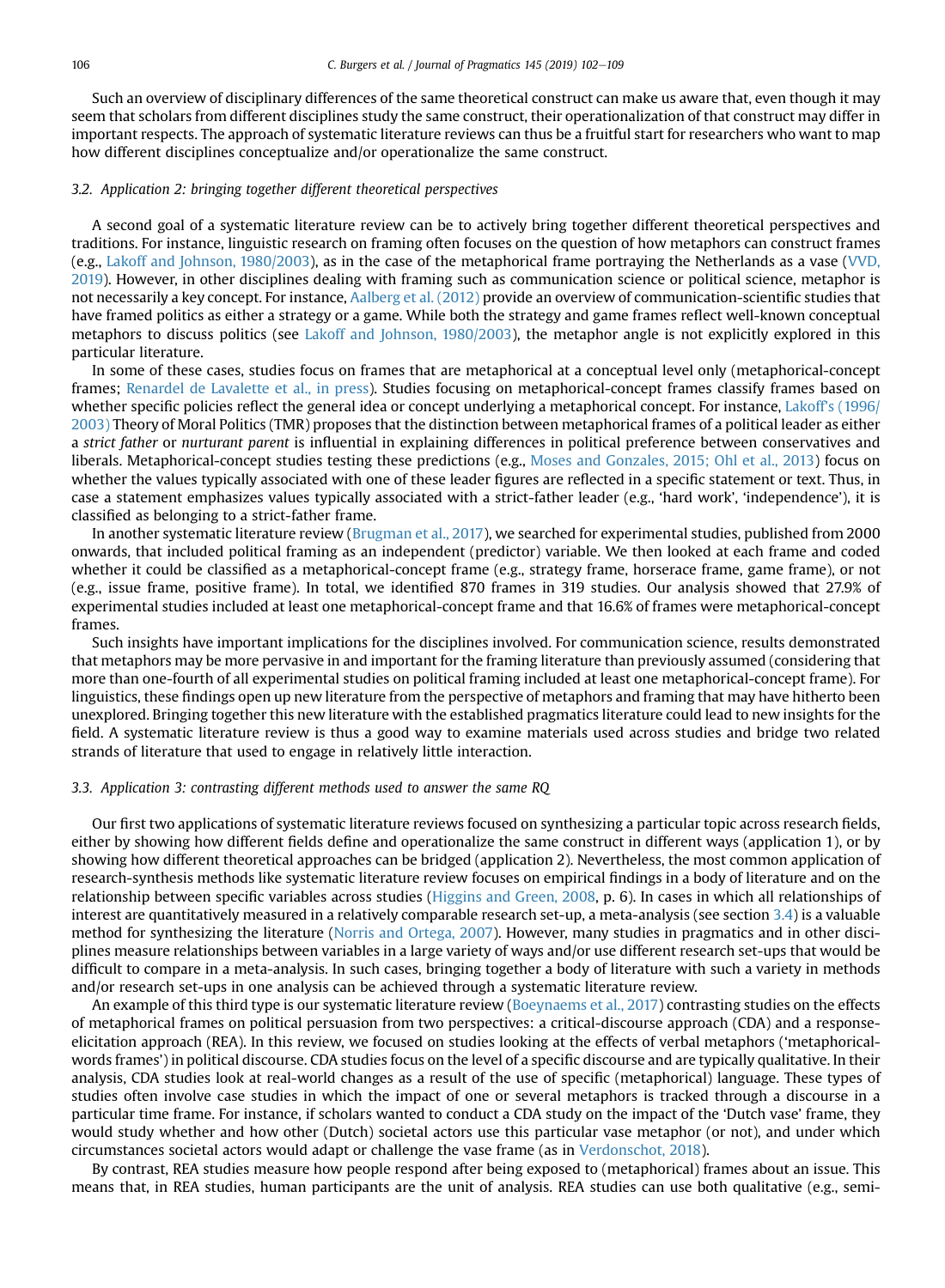<span id="page-5-0"></span>structured interview) and quantitative (e.g., experiment) research methods. Scholars interested in running an REA study on the impact of the 'Dutch vase' frame could for instance expose groups of participants to this metaphorical frame and one or more competing frames, and measure whether and how such exposure impacts participants' political beliefs and attitudes.

[Boeynaems et al. \(2017\)](#page-6-0) focused on similarities and differences between CDA and REA studies. Our analysis mainly revolved around (a) the types of metaphorical-words frames used in the two types of studies and (b) the effects of metaphorical-words frames reported. For the types of metaphorical frames used, the authors found both similarities and differences between CDA and REA studies. In terms of similarities, we found that some source domains were studied in both types of studies, such as war metaphors and anthropomorphic metaphors. In terms of differences, REA studies contained more positive frames than CDA studies. Furthermore, while CDA studies contained real-life discourse, some REA studies contained frames that were (partly) created for the purpose of the study.

In terms of reported effects, we mainly found differences between the two approaches. These differences entailed the presence, strength and direction of effects. Compared to REA studies, CDA studies more often reported effects of metaphorical frames. These CDA effects were also reported to be stronger and more often in line with the position implied by the metaphorical frame than effects reported in REA studies. In these ways, systematic literature reviews can help to integrate research from different traditions using different methods (qualitative and quantitative). This subsequently can make explicit how these different approaches and traditions that study similar phenomena converge and diverge, which could provide inspiration for further interdisciplinary research.

#### 3.4. Application 4: quantitative meta-analysis

A fourth application of systematic literature reviews is that they can function as the first phase of a quantitative metaanalysis [\(Lipsey and Wilson, 2001](#page-6-0)). Meta-analyses provide a statistical synthesis of a specific relationship between variables across studies based on weighted effect-size estimates ([Ellis, 2015](#page-6-0)). This means that meta-analyses can be used to integrate quantitative research studies that answer a particular question. In this respect, the aim of a quantitative metaanalysis is similar to the application of systematic literature reviews discussed in section [3.3:](#page-4-0) in both cases, the analysis gives an overview of empirical findings in the literature. While a systematic literature review of the type discussed in section [3.3](#page-4-0) can contain both quantitative and qualitative studies, a meta-analysis contains only quantitative studies.

A meta-analysis can help researchers in addressing the state of the art in quantitative research on a particular topic. Various researchers have recently proposed moving away from solely using statistical significance (i.e., the binary decision whether an effect is statistically significant or not; see [Amrhein et al., 2019; Nature Editors, 2019\)](#page-6-0). Instead, they call for a more nuanced perspective on the quantitative relationship between variables. One application of such a nuanced perspective is a focus on effect sizes (see also [Cohen, 1992\)](#page-6-0). Meta-analysis takes effect sizes as a central variable of interest (e.g., [Ellis, 2015;](#page-6-0) [Lipsey and Wilson, 2001\)](#page-6-0).

A meta-analysis starts from a systematic literature review, in that the literature is systematically searched for quantitative studies of interest. After the systematic-review part of a meta-analysis has been completed, authors code for and standardize effect sizes of interest from all relevant studies. Subsequently, scholars run a statistical model in which effect sizes are weighted and compared, to determine what the literature reveals about the relationship between specific variables of interest.<sup>6</sup>

The popularity of meta-analyses seems to vary between linguistic sub-disciplines. For instance, meta-analyses are a popular method of research synthesis in applied linguistics ([Ellis, 2015; Norris and Ortega, 2007\)](#page-6-0). By contrast, meta-analysis seems less well known in psycholinguistics, given that a recent paper introduced meta-analysis as a "novel method" to the field ([R](#page-7-0)ákosi, [2018\)](#page-7-0). Across academic disciplines, different meta-analyses have looked at the persuasive impact of verbal metaphors (e.g., [R](#page-7-0)a[kosi, 2018; Sopory and Dillard, 2002; Van Stee, 2018](#page-7-0) ). These meta-analyses consistently found that metaphors have a statistically small effect on persuasion, and that effect sizes differ between metaphors, topics, and other conditions.

Bringing together different theoretical approaches can open up new questions for analysis. For instance, our earlier review ([Brugman et al., 2017,](#page-6-0) see section [3.2\)](#page-4-0) showed that many social-scientific framing studies contained at least one metaphoricalconcept frame. Because many of these framing studies did not explicitly reference metaphor, they were excluded from earlier meta-analyses into the effects of metaphor. These earlier meta-analyses (e.g., [Rakosi, 2018; Sopory and Dillard, 2002; Van](#page-7-0) [Stee, 2018\)](#page-7-0) mainly focused on metaphorical-words frames. Thus, we conducted a meta-analysis in which we contrasted effects of metaphorical-words frames and metaphorical-concept frames [\(Brugman et al., in press\)](#page-6-0).

Overall, results from [Brugman et al. \(in press\)](#page-6-0) revealed a statistically small effect of metaphor, in line with meta-analyses published earlier [\(Sopory and Dillard, 2002; Van Stee, 2018\)](#page-7-0). Furthermore, isolated effects of the two groups of metaphoricalwords and metaphorical-concept frames on persuasion were statistically significant. However, we also found differences between the two approaches, with effect sizes being larger for metaphorical-concept (vs. metaphorical-words) frames. Such results show that metaphors can have persuasive effects through both words and concepts, and that it is important to further specify which elements (words vs. concepts) stimulate which effects for which audience members at which times. Thus, a meta-analysis can also reveal new insights and open up new research questions spanning several disciplines.

 $6$  This description of the method of meta-analysis is necessarily short. Readers interested in conducting a meta-analysis are advised to consult a metaanalysis handbook (e.g., [Lipsey and Wilson, 2001\)](#page-6-0).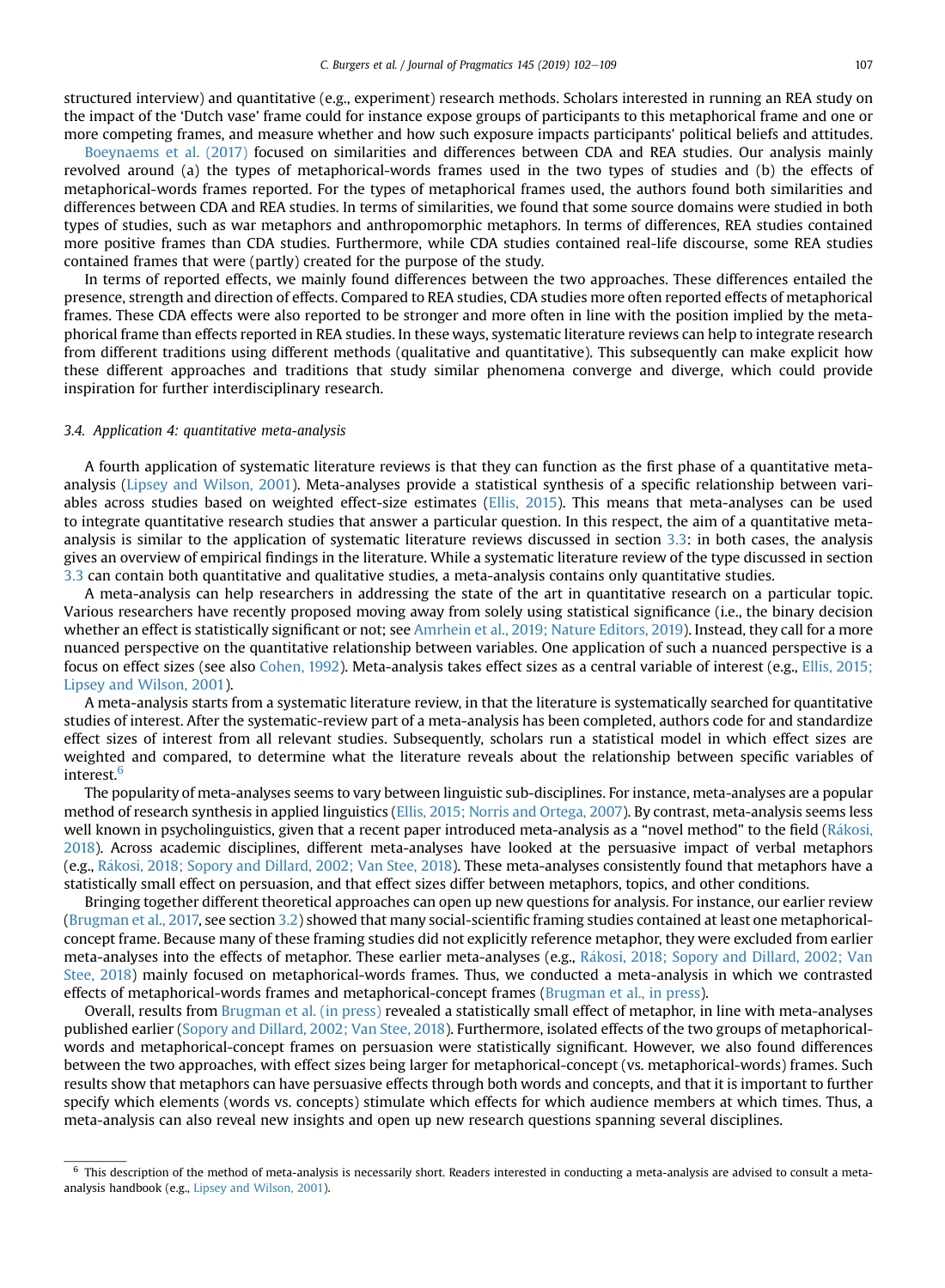#### <span id="page-6-0"></span>4. Conclusion

We argue that interdisciplinarity is an important aspect of many research projects in pragmatics. Furthermore, the current societal trend towards stimulating research in larger multidisciplinary consortia and/or with societal partners entails that more future projects will likely be designed from an interdisciplinary outlook. While the exchange of knowledge and insights from different disciplines can be stimulating for a project and lead to new research ideas and opportunities, conducting interdisciplinary research can also be challenging. We propose that conducting a systematic literature review is a good way to start a larger research project, especially when that project has an explicitly interdisciplinary outlook.

Systematic literature reviews are conducted in a systematic way, following a number of pre-determined steps involving the formulation of the RQ and the inclusion criteria, the formulation and execution of the search strategy, and the coding of the included publications. We listed four ways in which a systematic literature review can help researchers to survey the interdisciplinary research landscape. These applications are (1) mapping different approaches to the same topic across disciplines, (2) bringing together different theoretical perspectives, (3) contrasting different research methods used to answer the same RQ and (4) quantitative meta-analysis. We have illustrated each application type with an example of a review that focused on the topic of (metaphorical) framing in political discourse. We would like to stress that we do not assume that these are the only four applications of systematic literature reviews. In fact, we think and hope that, when systematic literature reviews become more widely used in our disciplines, scholars will supplement these applications with other possible applications.

We are supportive of the growing trend towards stimulating research collaborations across disciplines and with societal partners, as they can lead to important new insights and breakthroughs. We also think that such interdisciplinary collaborations yield most results when they start from the strength of all disciplines involved. Systematic literature reviews are an important way to map commonalities and differences between disciplines. We thus hope that the current article sets the stage for more systematic literature reviews and other forms of research syntheses in pragmatics.

#### References

Aalberg, T., Strömbäck, J., de Vreese, C.H., 2012. The framing of politics as strategy and game: a review of concepts, operationalizations and key findings. Journalism 13 (2), 162-178. [https://doi.org/10.1177/1464884911427799.](https://doi.org/10.1177/1464884911427799)

Ajzen, I., 1991. The theory of planned behavior. Organ. Behav. Hum. Decis. Process. 50 (2), 179-211. [https://doi.org/10.1016/0749-5978\(91\)90020-T.](https://doi.org/10.1016/0749-5978(91)90020-T) Alm-Arvius, C., 2006. Live, moribund, and dead metaphors. Nordic Journal of English Studies  $5(1)$ ,  $7-14$ .

Amrhein, V., Greenland, S., McShane, B., 2019. Retire statistical significance. Nature 567, 305-307. [https://doi.org/10.1038/d41586-019-00857-9.](https://doi.org/10.1038/d41586-019-00857-9)

Berger, I., Viney, R., Rae, J.P., 2016. Do continuing states of incipient talk exist? J. Pragmat. 91, 29-44. [https://doi.org/10.1016/j.pragma.2015.10.009.](https://doi.org/10.1016/j.pragma.2015.10.009)

Beukeboom, C.J., Burgers, C., 2019. How stereotypes are shared through language: a review and introduction of the Social Categories and Stereotypes Communication (SCSC) Framework. Review of Communication Research 7, 1-37. [https://doi.org/10.12840/issn.2255-4165.017.](https://doi.org/10.12840/issn.2255-4165.017)

Boeynaems, A., Burgers, C., Konijn, E.A., Steen, G.J., 2017. The effects of metaphorical framing on political persuasion: a systematic literature review. Metaphor Symbol 32 (2), 118-134. [https://doi.org/10.1080/10926488.2017.1297623.](https://doi.org/10.1080/10926488.2017.1297623)

[Boland, A., Cherry, M.G., Dickson, R., 2017. Doing a Systematic Review. Sage, London.](http://refhub.elsevier.com/S0378-2166(19)30192-4/sref8)

Bolognesi, M., Pilgram, R., van den Heerik, R., 2017. Reliability in content analysis: the case of semantic feature norms classification. Behav. Res. Methods 49 (6), 1984-2001. <https://doi.org/10.3758/s13428-016-0838-6>.

Bougher, L.D., 2012. The case for metaphor in political reasoning and cognition. Polit. Psychol. 33 (1), 145–163. [https://doi.org/10.1111/j.1467-9221.2011.](https://doi.org/10.1111/j.1467-9221.2011.00865.x) 00865 $\overline{5}$ 

Brugman, B.C., Burgers, C., 2018. Political framing across disciplines: evidence from 21st-century experiments. Research & Politics 5 (2). [https://doi.org/10.](https://doi.org/10.1177/2053168018783370) [1177/2053168018783370](https://doi.org/10.1177/2053168018783370).

Brugman, B.C., Burgers, C., Steen, G.J., 2017. Recategorizing political frames: a systematic review of metaphorical framing in experiments on political communication. Annals of the International Communication Association 41 (2), 181-197. [https://doi.org/10.1080/23808985.2017.1312481.](https://doi.org/10.1080/23808985.2017.1312481)

Brugman, B.C., Burgers, C., Vis, B., 2019. Metaphorical framing in political discourse through words vs. concepts: a meta-analysis. Lang. Cognit. [https://doi.](https://doi.org/10.1017/langcog.2019.5) [org/10.1017/langcog.2019.5.](https://doi.org/10.1017/langcog.2019.5)

Cacciatore, M.A., Scheufele, D.A., Iyengar, S., 2016. The end of framing as we know it... and the future of media effects. Mass Commun. Soc. 19 (1), 7-23. [https://doi.org/10.1080/15205436.2015.1068811.](https://doi.org/10.1080/15205436.2015.1068811)

[Capone, A., Mey, J.L. \(Eds.\), 2015. Interdisciplinary Studies in Pragmatics, Culture and Society. Springer, Cham.](http://refhub.elsevier.com/S0378-2166(19)30192-4/sref15)

[Choi, B.C., Pak, A.W., 2006. Multidisciplinarity, interdisciplinarity and transdisciplinarity in health research, services, education and policy: de](http://refhub.elsevier.com/S0378-2166(19)30192-4/sref16)finitions, [objectives, and evidence of effectiveness. Clin. Investig. Med. 29 \(6\), 351](http://refhub.elsevier.com/S0378-2166(19)30192-4/sref16)-[364.](http://refhub.elsevier.com/S0378-2166(19)30192-4/sref16)

Cirillo, L., 2019. The pragmatics of air quotes in English academic presentations. J. Pragmat. 142, 1-15. [https://doi.org/10.1016/j.pragma.2018.12.022.](https://doi.org/10.1016/j.pragma.2018.12.022)

Cohen, J., 1992. A power primer. Psychol. Bull. 112 (1), 155-159. <https://doi.org/10.1037//0033-2909.112.1.155>.

Croom, A.M., 2015. Slurs and stereotypes for Italian Americans: a context-sensitive account of derogation and appropriation. J. Pragmat. 81, 36–51. [https://](https://doi.org/10.1016/j.pragma.2015.03.014) [doi.org/10.1016/j.pragma.2015.03.014](https://doi.org/10.1016/j.pragma.2015.03.014).

Druckman, J.N., 2001. Using credible advice to overcome framing effects. J. Law Econ. Organ. 17 (1), 62-82. [https://doi.org/10.1093/jleo/17.1.62.](https://doi.org/10.1093/jleo/17.1.62)

Ellis, R., 2015. Complementarity in research syntheses. Appl. Ling. 36 (3), 285–289. [https://doi.org/10.1093/applin/amv015.](https://doi.org/10.1093/applin/amv015)

Entman, R.M., 1993. Framing: toward clarification of a fractured paradigm. J. Commun.  $43(4)$ , 51-58. <https://doi.org/10.1111/j.1460-2466.1993.tb01304.x>. [Gough, D., Oliver, S., Thomas, J. \(Eds.\), 2017. An Introduction to Systematic Reviews. Sage, London.](http://refhub.elsevier.com/S0378-2166(19)30192-4/sref23)

Grady, J., 2005. Primary metaphors as inputs to conceptual integration. J. Pragmat. 37 (10), 1595–1614. [https://doi.org/10.1016/j.pragma.2004.03.012.](https://doi.org/10.1016/j.pragma.2004.03.012)

[Higgins, J.P., Green, S. \(Eds.\), 2008. Cochrane Handbook for Systematic Reviews of Interventions. Wiley, Hoboken, NJ](http://refhub.elsevier.com/S0378-2166(19)30192-4/sref25).

Jaspaert, K., Van de Velde, F., Brone, G., Feyaerts, K., Geeraerts, D., 2011. Does framing work? An empirical study of Simplifying Models for sustainable food ^ production. Cogn. Linguist. 22 (3), 459-490. [https://doi.org/10.2989/16073614.2010.519102.](https://doi.org/10.2989/16073614.2010.519102)

Kok, G., Peters, G.J.Y., Kessels, L.T., Ten Hoor, G.A., Ruiter, R.A., 2018. Ignoring theory and misinterpreting evidence: the false belief in fear appeals. Health Psychol. Rev. 12 (2), 111-125. [https://doi.org/10.1080/17437199.2017.1415767.](https://doi.org/10.1080/17437199.2017.1415767)

Lakoff, G., 1987. The death of dead metaphor. Metaphor Symbol 2 (2), 143-147. [https://doi.org/10.1207/s15327868ms0202\\_5.](https://doi.org/10.1207/s15327868ms0202_5)

[Lakoff, G., 1996/2003. Moral Politics: How Liberals and Conservatives Think. University of Chicago Press, Chicago, IL](http://refhub.elsevier.com/S0378-2166(19)30192-4/sref29).

[Lakoff, G., Johnson, M., 1980/2003. Metaphors We Live by. University of Chicago Press, Chicago, IL](http://refhub.elsevier.com/S0378-2166(19)30192-4/sref30).

[Lipsey, M.W., Wilson, D.B., 2001. Practical Meta-Analysis. Sage, Thousand Oaks, CA](http://refhub.elsevier.com/S0378-2166(19)30192-4/sref31).